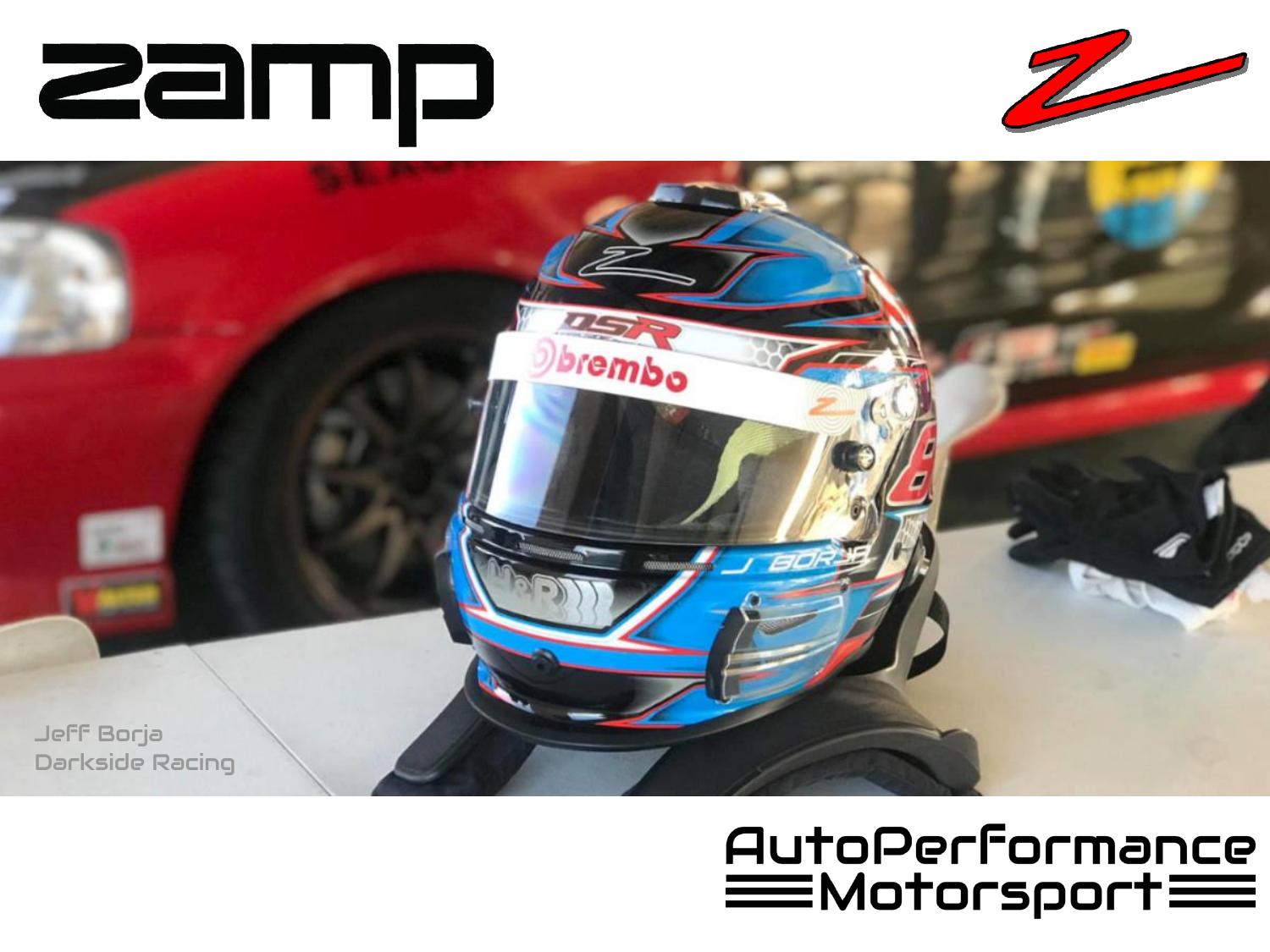## About Zamp

Zamp believes that great head protection shouldn't cost an arm and a leg! Each Zamp helmet is manufactured to rigid specifications, using high quality materials so you can be sure your new helmet will deliver maximum safety and comfort. Most Zamp racing helmets have removable and washable Coolmax liners and come in your choice of great solid finishes.

- . Based in Vancouver, Washington USA
- Manufacturer of racing helmets
- . All racing helmets are SNELL rated (SA2010, SA2015)
- . Distributed in the Philippines by AutoPerformance Ph since 2016

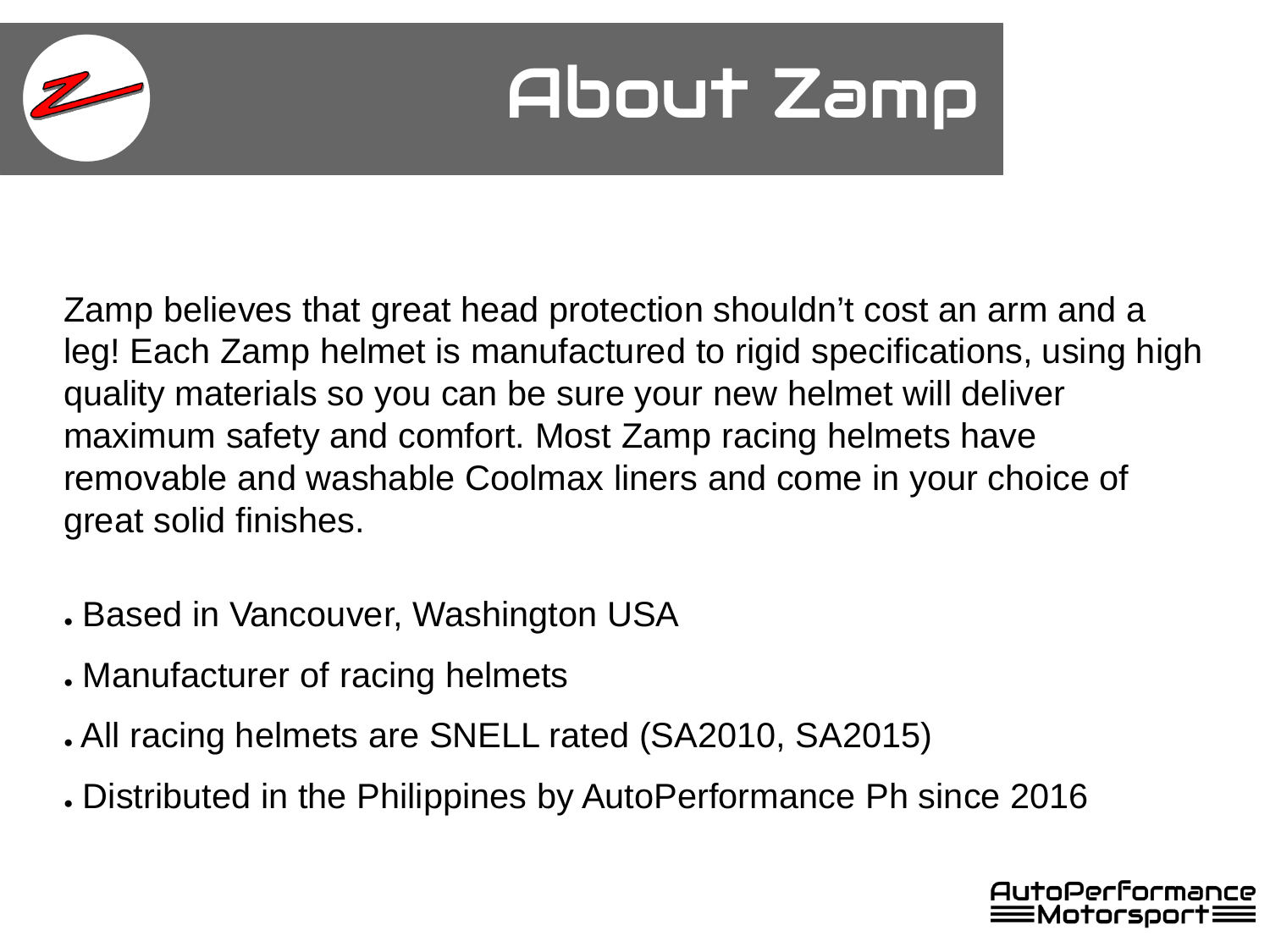### Zamp RH-16



- . Composite Open Face Shell
- . 7-Top Air System
- . Plush Fire Retardant Interior
- . Visor with Sunstrip
- Removable/Washable Comfort Liner
- . M6 Inserts for Frontal Head Restraint
- . Snell SA-2015
- . Optional FHR posts

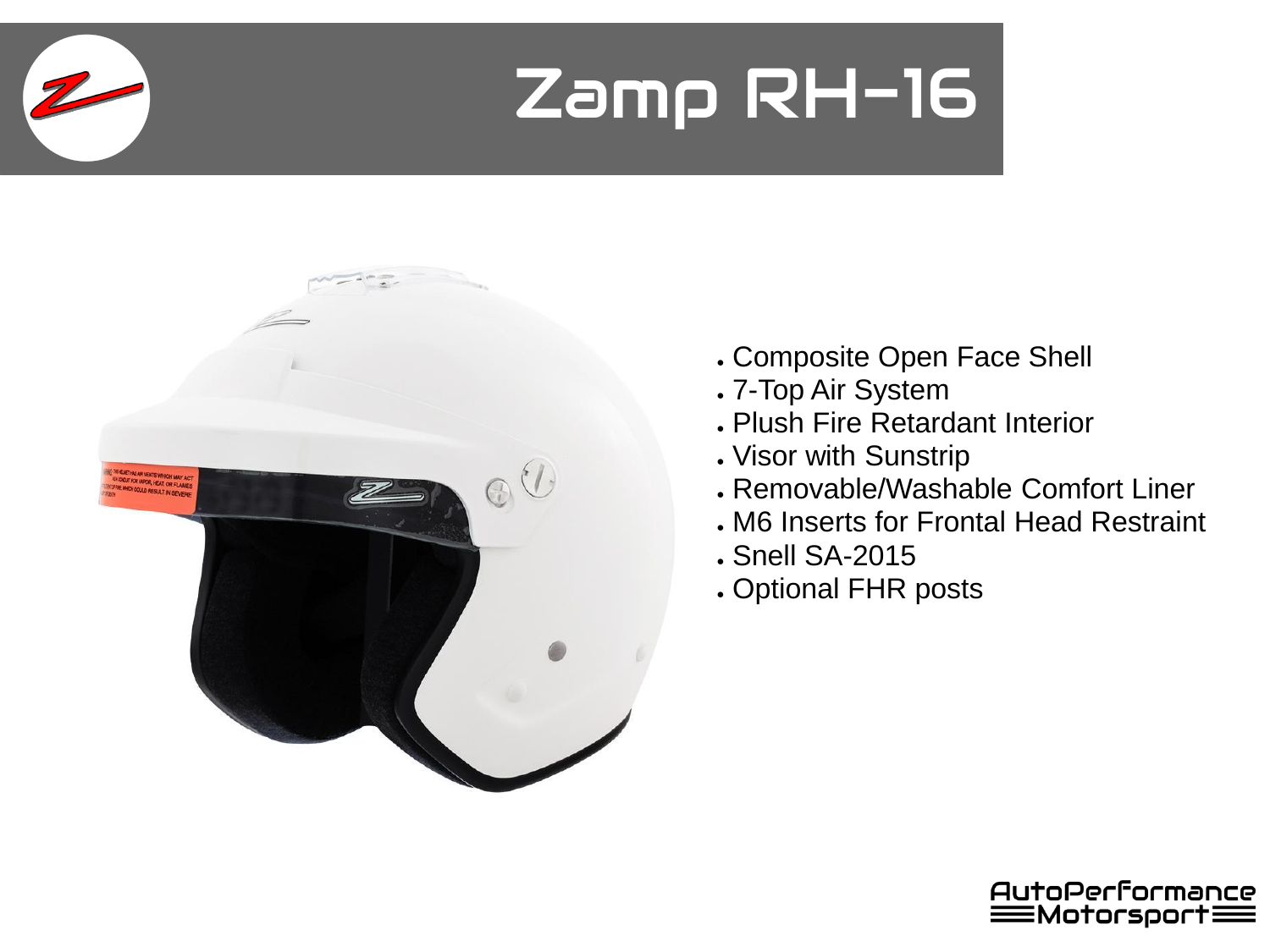#### Zamp RZ-58



- . Composite Shell
- . 7-Top Air System
- . Plush Fire Retardant Interior
- . Z-20 Series 3mm Clear Shield
- . M6 Inserts for Frontal Head Restraint
- . Snell SA-2015
- . Optional aero and iridium/GT visors
- . Optional FHR posts

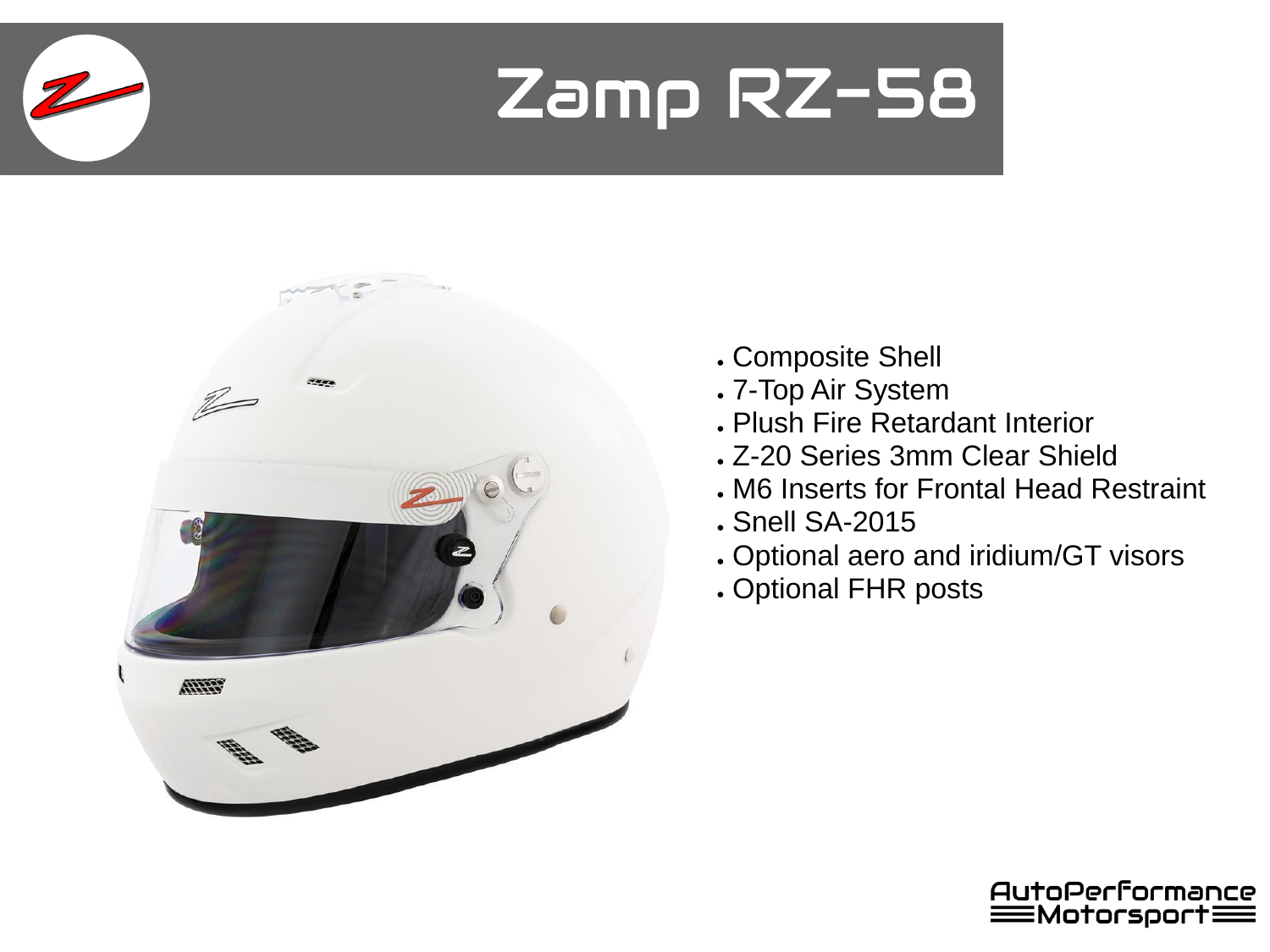## Zamp RZ-35



- . Composite Shell
- . 7-Top Air System
- . Plush Fire Retardant Interior
- . Z-20 Series 3mm Clear Shield
- . Removable/Washable Comfort Liner
- . M6 Inserts for Frontal Head Restraint
- . Snell SA-2015
- . Two holes on Each Side Of Chin foam for Radio/Hydration
- . Optional aero and iridium/GT visors
- . Optional FHR posts

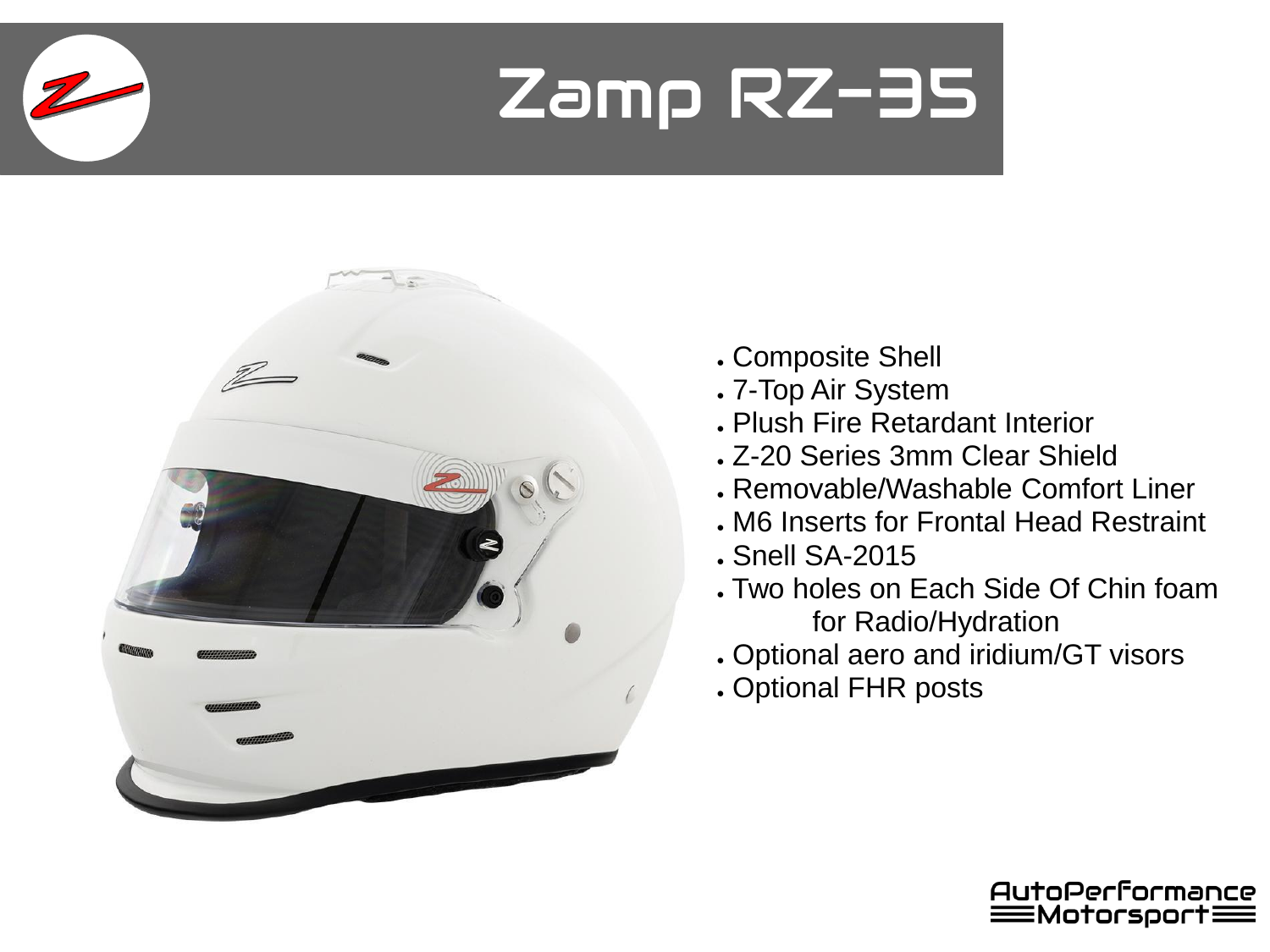#### Zamp RZ-45



- . Carbon Mix Lightweight Shell
- . Optimized aerodynamics
- . Top Air System
- . Plush Fire Retardant ultra-soft foam.
- . Z-20 Series 3mm Clear Shield
- . Hydration Hole/Plug
- . Easy integration of communication
- . M6 Inserts For Frontal Head Restraint
- . Snell SA-2015 Approved
- . Optional aero and iridium/GT visors
- . Optional FHR posts

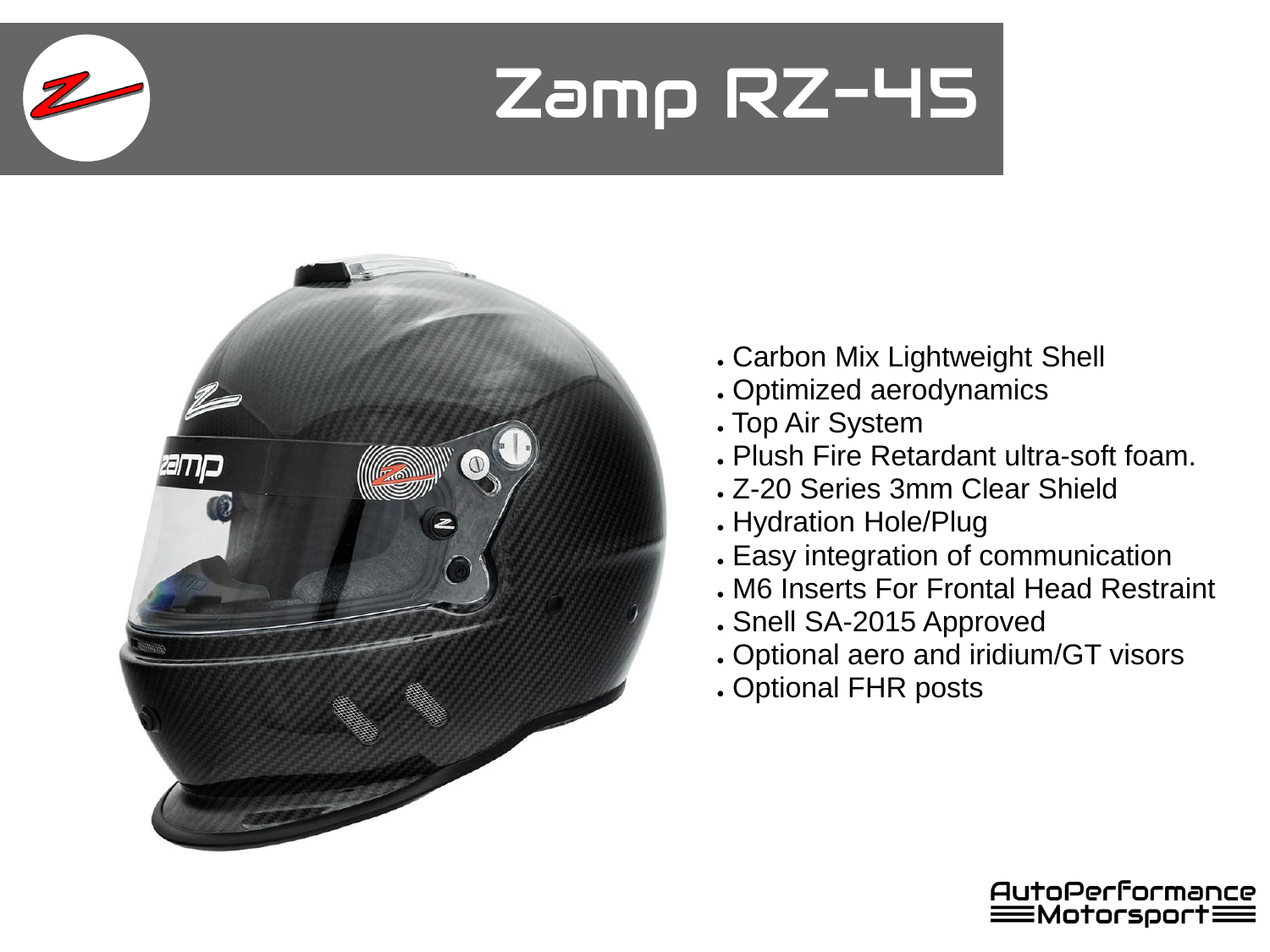# Zamp RZ-44 (FIA)



- . Carbon Mix Lightweight Shell
- . Optimized aerodynamics
- . TRI-Tech Air System
- . Plush Fire Retardant ultra-soft foam.
- . Z-20 Series 3mm Clear Shield
- . Hydration Hole/Plug
- . Easy integration of communication
- . M6 Inserts For Frontal Head Restraint
- FIA 8859-2015, Snell SA-2015 Approved
- . Optional aero and iridium/GT visors
- . Optional FHR posts

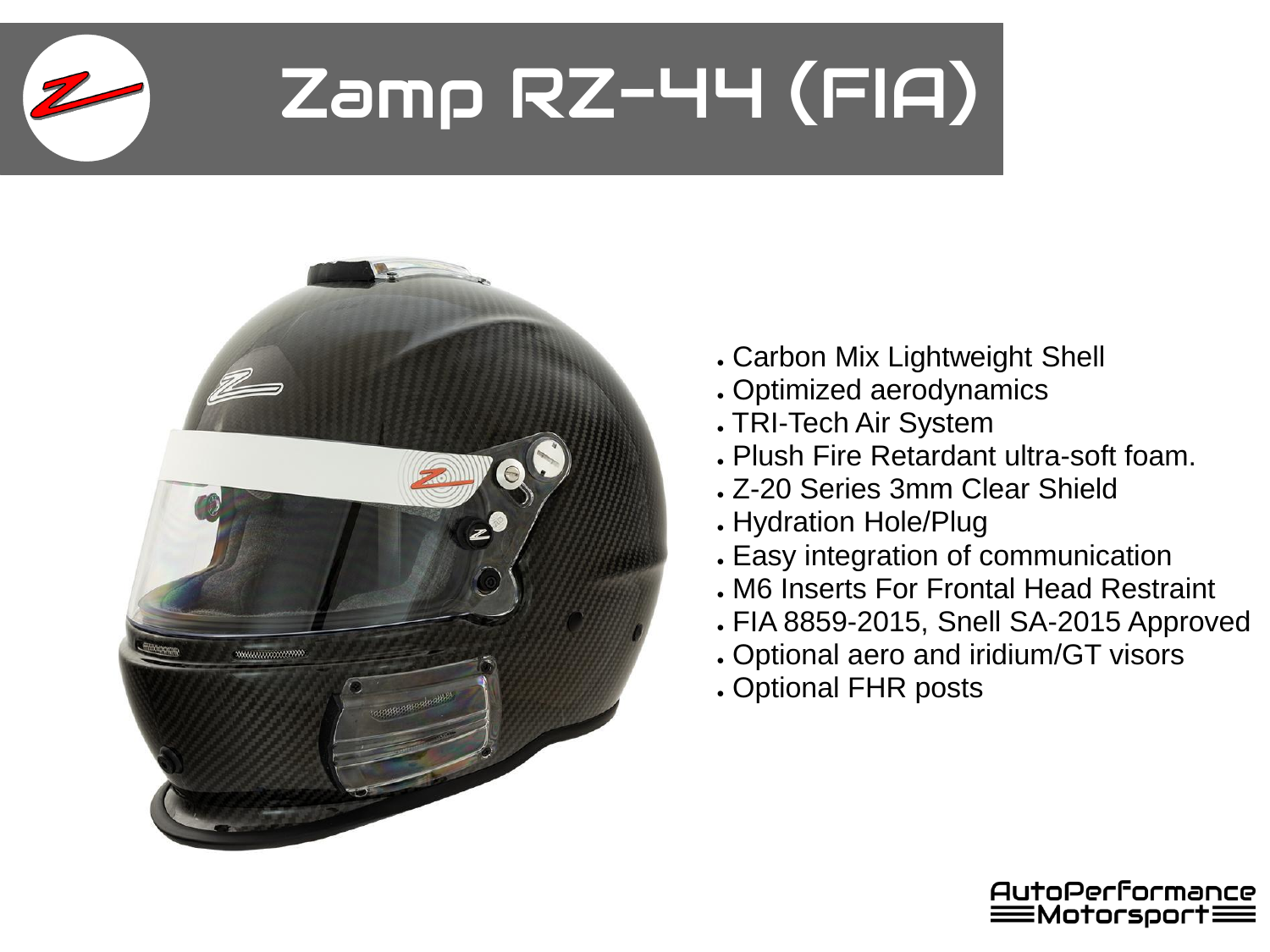



. Blue, Gold and Red ● Fits RZ-58, RZ-35, RZ-45 . Not for use for FIA 8859-2015 helmets

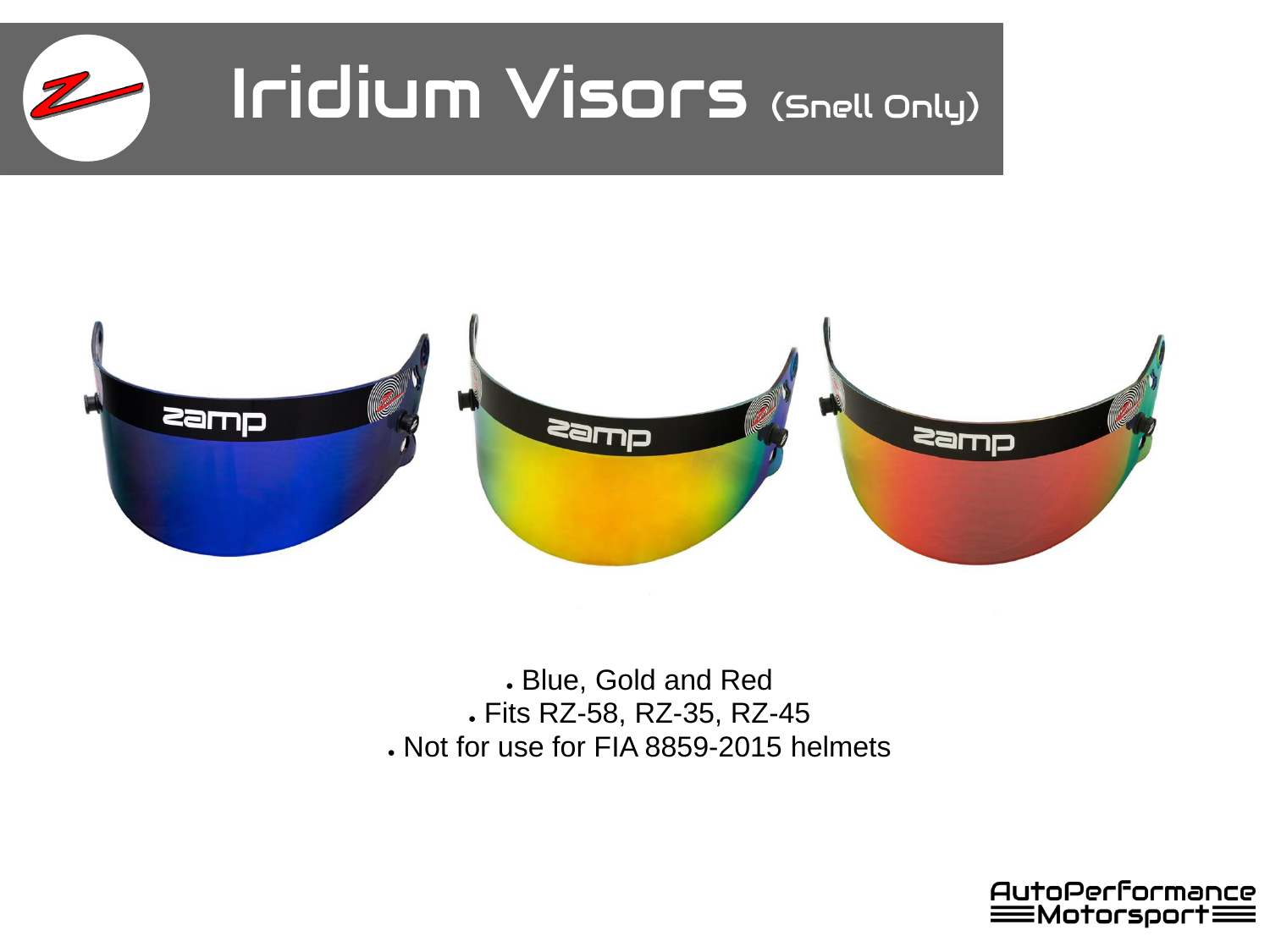

#### JIUM VISOFS (FIAC Iridium Visors (FIA Only)



● Blue, Gold and Red ● Fits RZ-44 FIA only . Not for use for Snell SA-2015 helmets

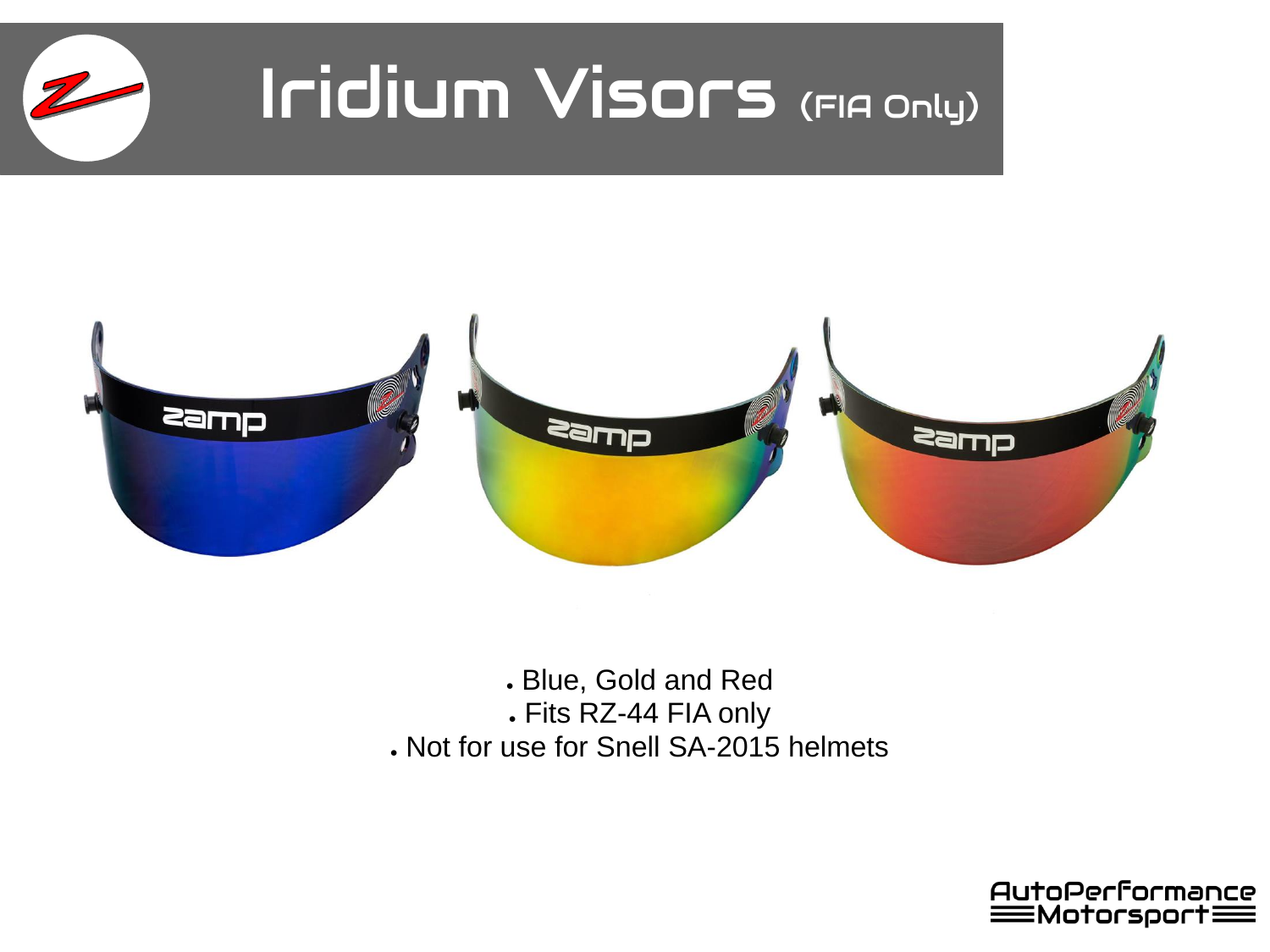



. Comes in White. Black by special order only ● Fits RZ-58, RZ-35, RZ-45 and RZ-44 FIA

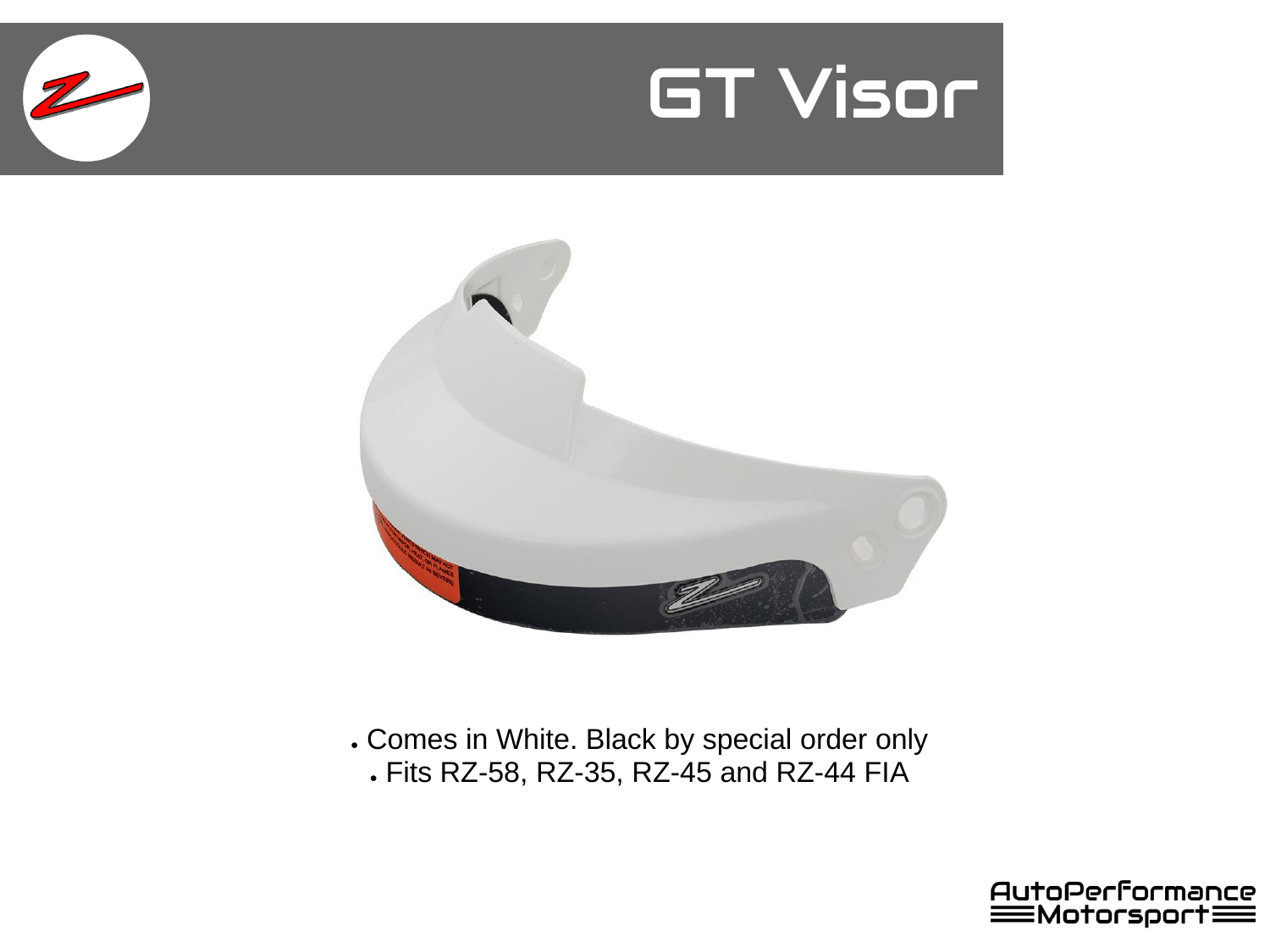



. Rear and chin spoiler for open wheel use . Sold as a set ● Fits RZ-35, RZ-45 and RZ-44 FIA

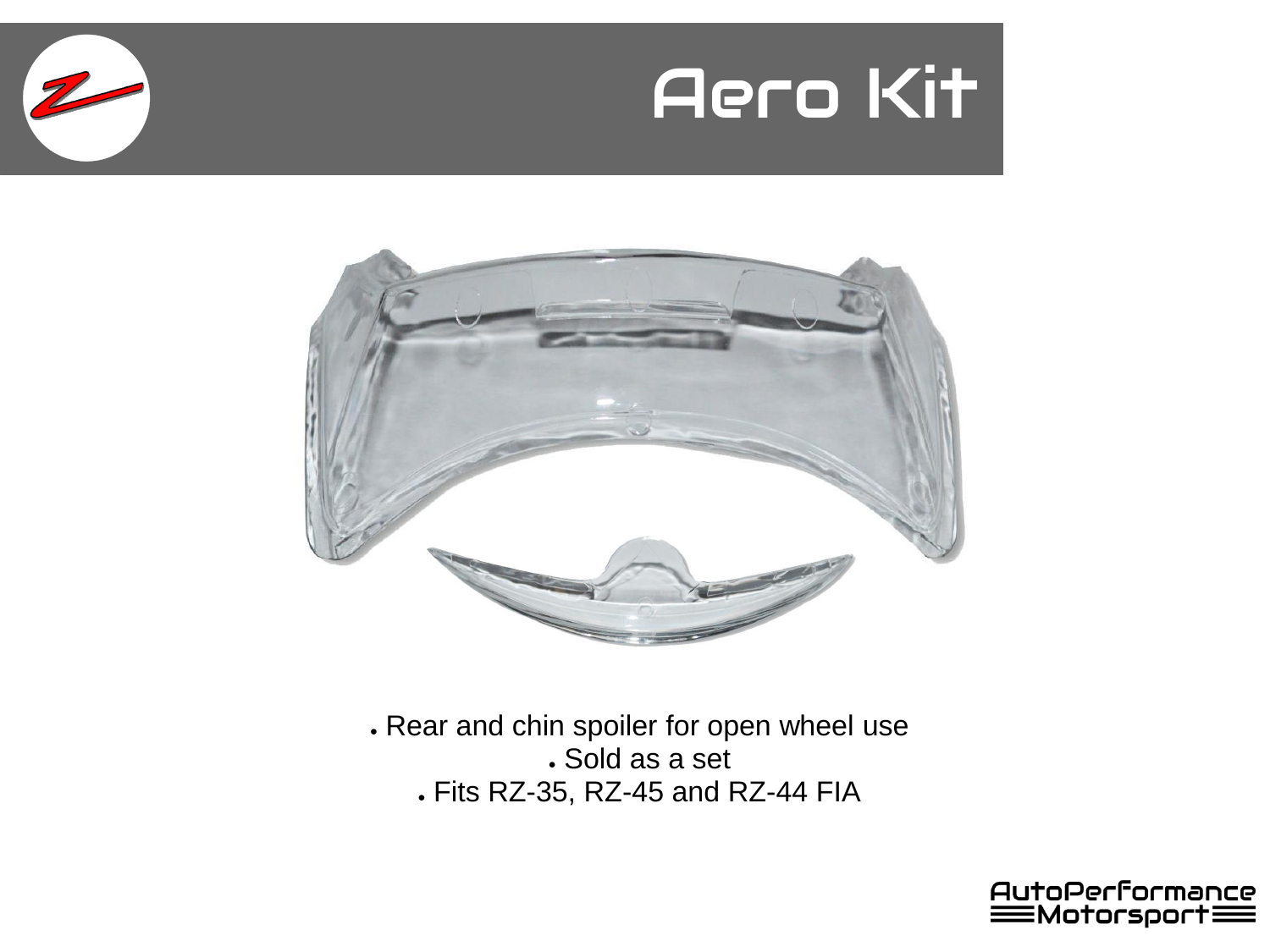



FHR Posts by Stilo

. FIA approved

Tear-Away Visor Strip

 $.10$ -pc set

. Fits all Zamp helmet visors

Visor Sticker

. New Zamp design

AutoPerformance  $\equiv$ Motorsport $\equiv$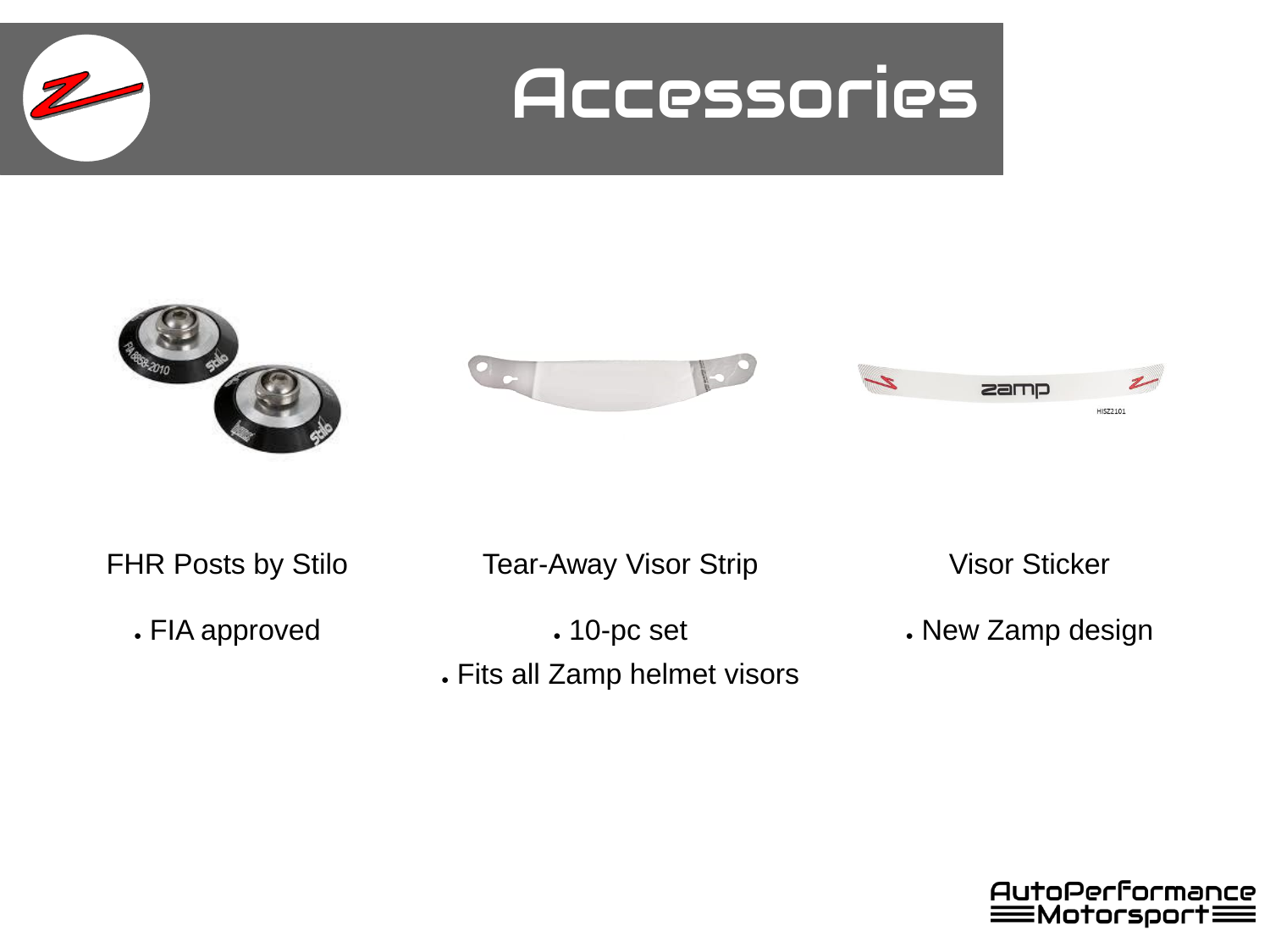## Helmet Bags



Replacement Helmet Sock Cover

. Fit almost any helmet





Helmet Bag (single)

. Fits almost any helmet and FHR .Top zipper design Helmet Bag (3 helmet)

- Store up to three (3) helmets and FHRs
- . Front zipper design

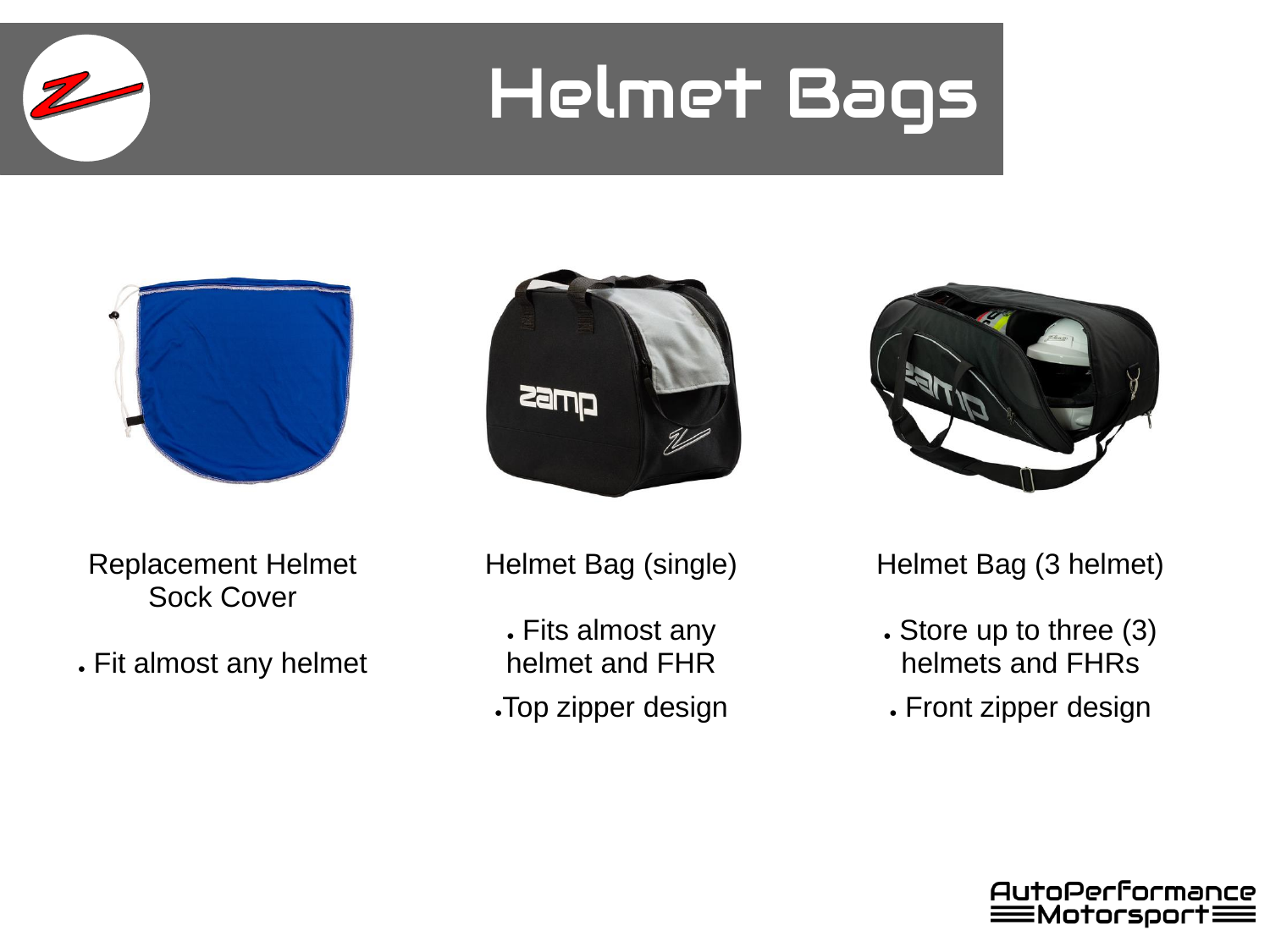

|               | X-Small | Small | Medium | Large  | X-Large | XX-Large | XXX-Large |
|---------------|---------|-------|--------|--------|---------|----------|-----------|
| СM            | 54cm    | 56cm  | 58cm   | 60cm   | 62cm    | 63cm     | 64cm      |
| <b>INCHES</b> | 21.25"  | 22"   | 22.83" | 23.62" | 24.4"   | 24.8"    | 25.20"    |